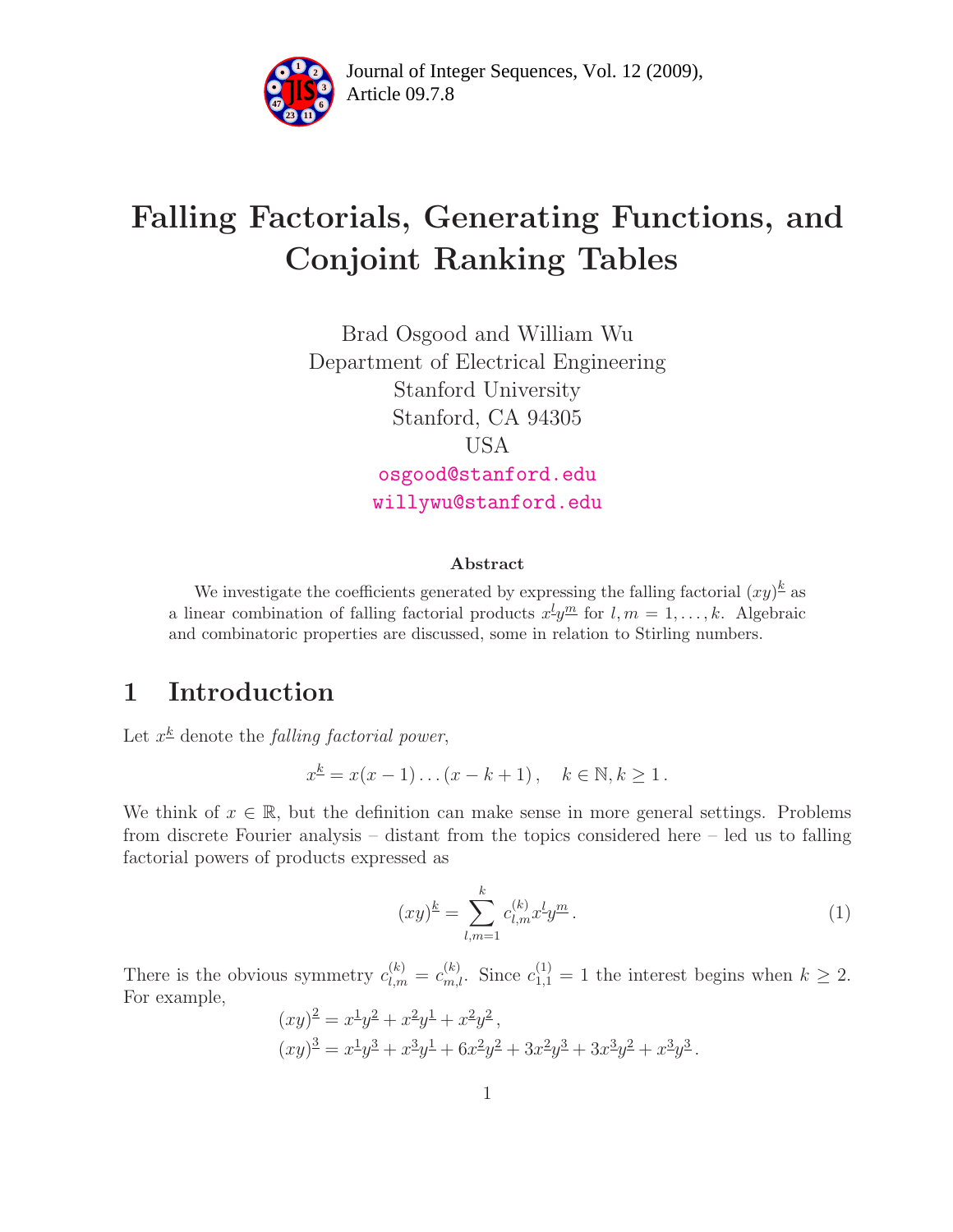Note that

<span id="page-1-2"></span>
$$
c_{1,1}^{(2)} = 0
$$
  
\n
$$
c_{1,1}^{(3)} = 0, \quad c_{1,2}^{(3)} = c_{2,1}^{(3)} = 0.
$$

and that the coefficients that do appear are positive.

Here are the values for  $c_{l,m}^{(9)}$  displayed as a symmetric matrix:

|                  |                  |                  |          | 0        |         |         |        |      |     |
|------------------|------------------|------------------|----------|----------|---------|---------|--------|------|-----|
| $\left( \right)$ | $\left( \right)$ | $\left( \right)$ |          | 15120    | 40320   | 24192   | 4608   | 255  |     |
| $\overline{0}$   | $\theta$         | 10080            | 544320   | 1958040  | 1796760 | 588168  | 74124  | 3025 |     |
| $\overline{0}$   | $\left( \right)$ | 544320           | 6108480  | 12267360 | 7988904 | 2066232 | 218484 | 7770 |     |
| $\left( \right)$ | 15120            | 1958040          | 12267360 | 18329850 | 9874746 | 2229402 | 212436 | 6951 | (2) |
| $\left( \right)$ | 40320            | 1796760          | 7988904  | 9874746  | 4690350 | 965790  | 85680  | 2646 |     |
| $\left( \right)$ | 24192            | 588168           | 2066232  | 2229402  | 965790  | 185766  | 15624  | 462  |     |
| $\theta$         | 4608             | 74124            | 218484   | 212436   | 85680   | 15624   | 1260   | 36   |     |
|                  | 255              | 3025             | 7770     | 6951     | 2646    | 462     | 36     |      |     |

The numbers  $c_{l,m}^{(k)}$  have a number of interesting properties that are the subject of the present paper. We found a recurrence relation, several closed-form expressions (which appear rather different from each other), a natural combinatorial interpretation in terms of conjoint ranking tables, and we can extend these results to products of more than two variables.

The combinatorics presented here have been considered before in other contexts. To make the present approach self-contained and more readable we have rederived (briefly) some of these earlier results, with references. We also mention several questions that we were unable to answer.

# 2 Stirling Numbers and Falling Factorial Powers

One can solve for the coefficients  $c_{l,m}^{(k)}$  in any particular case, but that there should generally be such an expansion emerges from the connection between falling factorial powers, ordinary powers, and Stirling numbers; see Knuth [\[4\]](#page-12-0), whose notation we follow.

In combinatorics one defines the (unsigned) Stirling numbers of the first kind by

$$
\begin{bmatrix} k \\ l \end{bmatrix} = \text{the number of permutations of } k \text{ letters which consist of } l \text{ disjoint cycles.}
$$

<span id="page-1-0"></span>In particular

$$
\begin{bmatrix} k \\ k \end{bmatrix} = 1, \quad \begin{bmatrix} k \\ l \end{bmatrix} = 0 \quad \text{if } k < l. \tag{3}
$$

<span id="page-1-1"></span>For us, the important fact is

$$
x^{\underline{k}} = \sum_{l=1}^{n} (-1)^{k-l} \begin{bmatrix} k \\ l \end{bmatrix} x^l.
$$
 (4)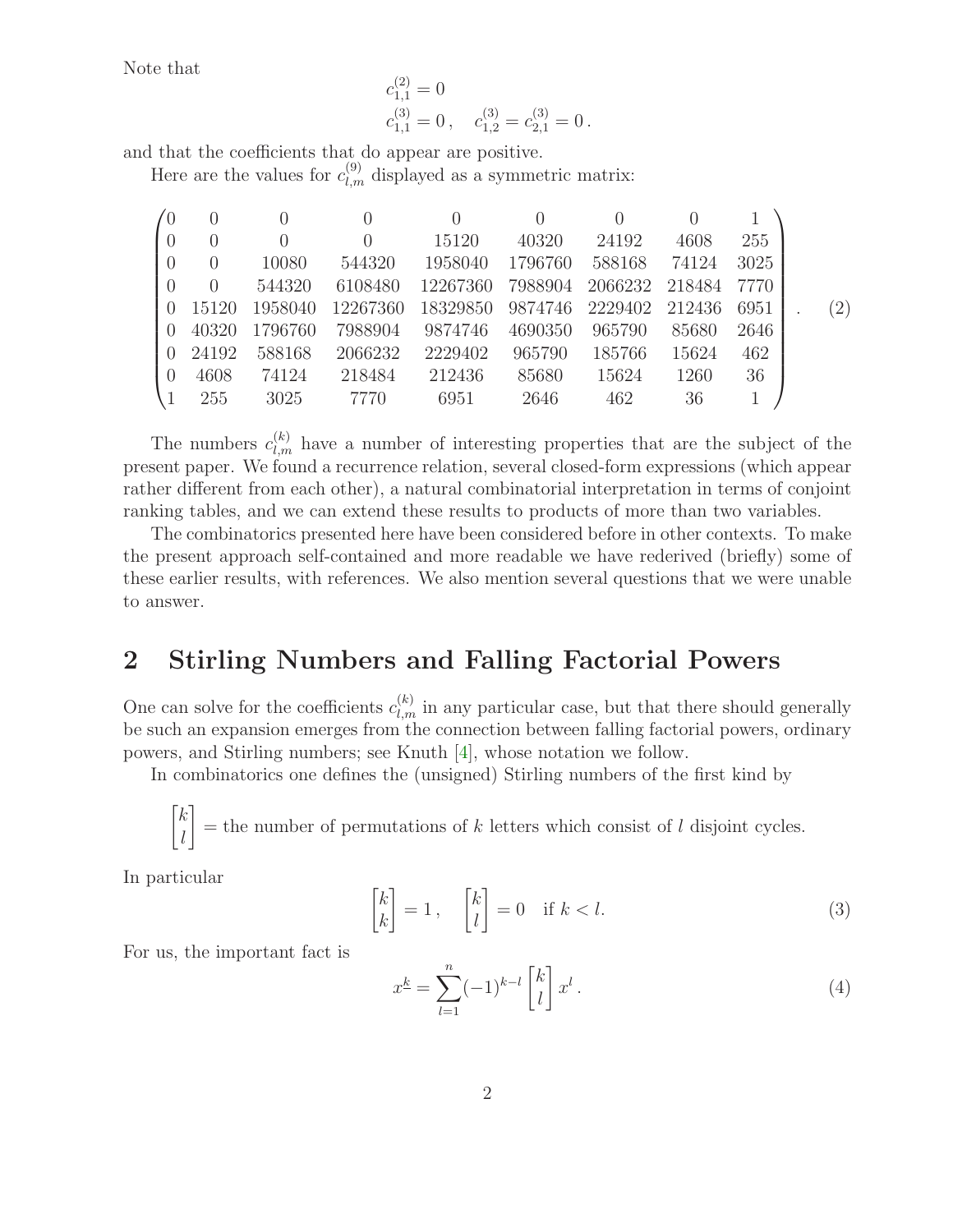Stirling numbers of the second kind, denoted by  $\begin{cases} k \\ l \end{cases}$ l  $\mathcal{L}$ , are defined by

 $\int k$ l  $\mathcal{L}$  $=$  the number of partitions of a set of k elements into l nonempty subsets.

<span id="page-2-0"></span>Here

<span id="page-2-1"></span>
$$
\begin{Bmatrix} k \\ 1 \end{Bmatrix} = \begin{Bmatrix} k \\ k \end{Bmatrix} = 1, \quad \begin{Bmatrix} k \\ l \end{Bmatrix} = 0 \quad \text{if } k < l. \tag{5}
$$

The special values in [\(3\)](#page-1-0) and [\(5\)](#page-2-0) will come up in adjusting summation indices.

Corresponding to [\(4\)](#page-1-1) one has

$$
x^k = \sum_{l=1}^n \begin{Bmatrix} k \\ l \end{Bmatrix} x^l.
$$
 (6)

We included the phrase 'Generating Functions' in the title of the paper because the sequences  $\lceil k \rceil$ l 1 ,  $\int k$ l  $\mathcal{L}$ , and  $c_{l,m}^{(k)}$  each count something and each appears in an expansion in powers, [\(4\)](#page-1-1), [\(6\)](#page-2-1), and [\(1\)](#page-0-0), much like classical generating functions.

Proceeding with the derivation of  $(1)$ , from  $(4)$  and  $(6)$  we have

$$
(xy)^{\underline{k}} = \sum_{p=1}^{k} (-1)^{k-p} {k \choose p} (xy)^{p} = \sum_{p=1}^{k} (-1)^{k-p} {k \choose p} x^{p} y^{p}
$$
  
\n
$$
= \sum_{p=1}^{k} (-1)^{k-p} {k \choose p} \left( \sum_{l=1}^{p} {p \choose l} x^{l} \right) \left( \sum_{m=1}^{p} {p \choose m} y^{m} \right)
$$
  
\n
$$
= \sum_{p=1}^{k} \sum_{l=1}^{p} \sum_{m=1}^{p} (-1)^{k-p} {k \choose p} {p \choose l} {p \choose m} x^{l} y^{m}
$$
  
\n
$$
= \sum_{l=1}^{k} \sum_{m=1}^{k} \sum_{p=1}^{k} (-1)^{k-p} {k \choose p} {p \choose l} {p \choose m} x^{l} y^{m}
$$
  
\n
$$
= \sum_{l,m=1}^{k} c_{l,m}^{(k)} x^{l} y^{m},
$$

where the second-to-last equality holds since by convention  $\begin{cases} a \\ b \end{cases}$ b  $\mathcal{L}$  $= 0$  when  $a < b$ , and

<span id="page-2-2"></span>
$$
c_{l,m}^{(k)} = \sum_{p=1}^{k} (-1)^{k-p} \begin{bmatrix} k \\ p \end{bmatrix} \begin{Bmatrix} p \\ l \end{Bmatrix} \begin{Bmatrix} p \\ m \end{Bmatrix} . \tag{7}
$$

This establishes the expansion [\(1\)](#page-0-0) and provides a formula for the coefficients. It is not clear from this expression that the  $c$ 's are nonnegative. We will deduce this from a combinatorial characterization in Section [4.](#page-5-0)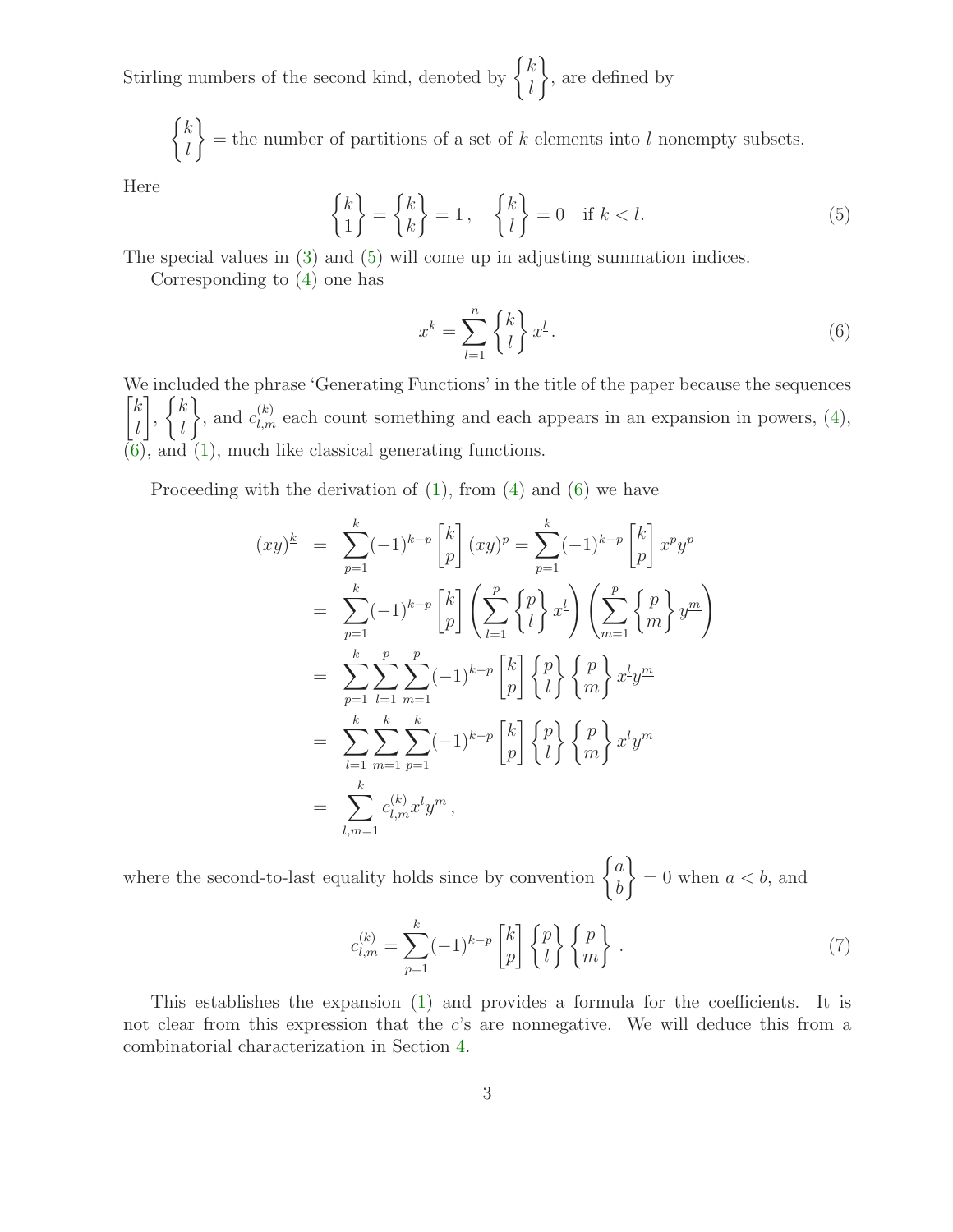When  $l = k$ ,

$$
c_{k,m}^{(k)} = \sum_{p=1}^{k} (-1)^{k-p} {k \choose p} {p \choose k} {p \choose m}
$$

$$
= {k \choose k} {k \choose k} {k \choose m}
$$

$$
= {k \choose m}.
$$

Thus the Stirling numbers of the second kind appear in the last row (or column) of the matrix of the c's, as we see in  $(2)$ .

There are a few more arithmetic properties of the  $c_{l,m}^{(k)}$  that we wish to note, expressed most easily in terms of the symmetric matrix  $C^{(k)}$  whose  $(l,m)$ -entry is  $c_{l,m}^{(k)}$ . Let  $\Sigma^{(k)}$  be the  $k \times k$  diagonal matrix whose entries are

$$
\Sigma_{lm}^{(k)} = (-1)^{k-l} \begin{bmatrix} k \\ l \end{bmatrix} \delta_{lm} .
$$

Let  $S_2^{(k)}$  be the upper triangular matrix with nonzero entries

$$
(S_2^{(k)})_{lm} = \begin{Bmatrix} m \\ l \end{Bmatrix}, \quad l \leq m.
$$

One can check that

$$
C^{(k)} = S_2^{(k)} \Sigma^{(k)} (S_2^{(k)})^T.
$$

In turn it follows that  $C^{(k)}$  is invertible and has the same signature as  $\Sigma^{(k)}$ . Since the diagonal entries in  $\Sigma^{(k)}$  alternate sign,  $C^{(k)}$  has  $\lceil k/2 \rceil$  positive eigenvalues and  $k - \lceil k/2 \rceil$ negative eigenvalues. Moreover, the diagonal entries of  $S_2^{(k)}$  are 1's so det  $S_2^{(k)} = 1$ , and then

$$
\det C^{(k)} = \prod_{l=1}^{k} (-1)^{k-l} \begin{bmatrix} k \\ l \end{bmatrix}.
$$

For all  $k$ , it appears that the rows (columns), the diagonals, and the anti-diagonals of  $C^{(k)}$  are all unimodal; this is quite visible for  $k = 9$  in [\(2\)](#page-1-2). Stronger than unimodality, numerical evidence suggests that the rows, diagonals, and anti-diagonals are log-concave. In fact, numerical evidence suggests that the associated polynomials for these sequences have negative real roots, satisfying Newton's sufficient test for log-concavity [\[7\]](#page-12-1).

#### 3 Recurrence Relation

Falling factorial powers satisfy

$$
\Delta x^{n} = n x^{n-1},
$$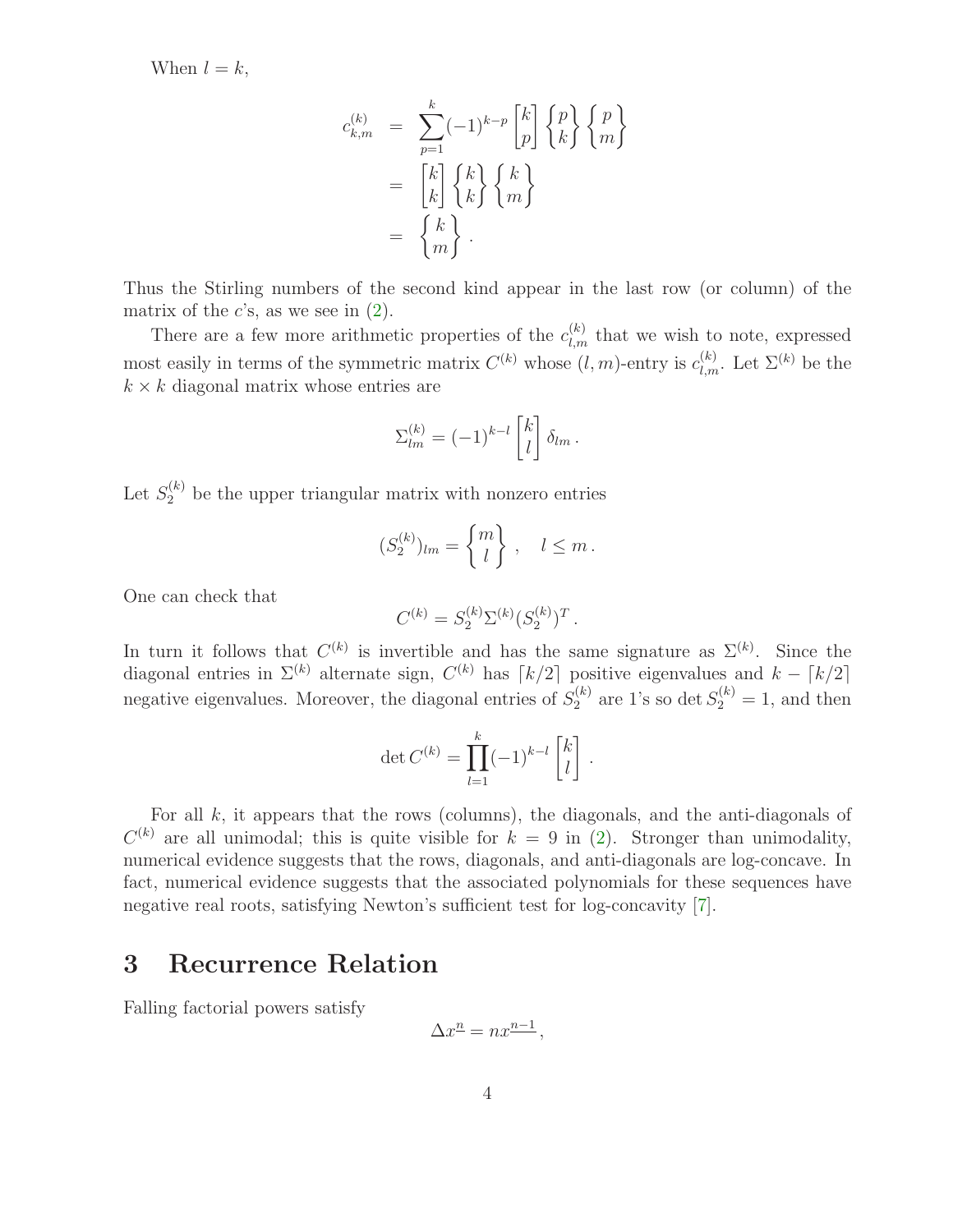where  $\Delta$  is the forward difference operator. A little more generally, using the two-variable analog  $\Delta f(x, y) = f(x + 1, y + 1) - f(x, y)$ , one can verify that

$$
\Delta(x^{\underline{l}}y^{\underline{m}}) = (\Delta x^{\underline{l}})y^{\underline{m}} + x^{\underline{l}}(\Delta y^{\underline{m}}) + (\Delta x^{\underline{l}})(\Delta y^{\underline{m}})
$$
  
=  $lx^{\underline{l-1}}y^{\underline{m}} + mx^{\underline{l}}y^{\underline{m-1}} + lmx^{\underline{l-1}}y^{\underline{m-1}}.$ 

Then, on the one hand,  $\mathbf{L}$ 

$$
\Delta(xy)^k = \sum_{l,m=1}^{\infty} c_{l,m}^{(k)} (lx^{\underline{l-1}}y^{\underline{m}} + mx^{\underline{l}}y^{\underline{m-1}} + lmx^{\underline{l-1}}y^{\underline{m-1}}) \n= \sum_{l=0}^{k-1} \sum_{m=1}^k c_{l+1,m}^{(k)} (l+1)x^{\underline{l}}y^{\underline{m}} + \sum_{l=1}^k \sum_{m=0}^{k-1} c_{l,m+1}^{(k)} (m+1)x^{\underline{l}}y^{\underline{m}} + \sum_{l,m=0}^{k-1} c_{l+1,m+1}^{(k)} (l+1)(m+1)x^{\underline{l}}y^{\underline{m}}.
$$

On the other hand, apply the identity

$$
v^{\underline{k}} = \frac{1}{v}(v^{\underline{k+1}} + kv^{\underline{k}})
$$

with  $v = (x + 1)(y + 1)$  to write

$$
\Delta(xy)^{\underline{k}} = ((x+1)(y+1))^{\underline{k}} - (xy)^{\underline{k}}
$$
  
= 
$$
\frac{1}{(x+1)(y+1)} \left( ((x+1)(y+1))^{\underline{k+1}} + k((x+1)(y+1))^{\underline{k}} \right) - (xy)^{\underline{k}},
$$

and then

$$
\Delta(xy)^{\underline{k}} = \sum_{l,m=1}^{k+1} c_{l,m}^{(k+1)} \frac{(x+1)^{\underline{l}}}{x+1} \frac{(y+1)^{\underline{m}}}{y+1} + k \sum_{l,m=1}^{k} c_{l,m}^{(k)} \frac{(x+1)^{\underline{l}}}{x+1} \frac{(y+1)^{\underline{m}}}{y+1} - \sum_{l,m=1}^{k} c_{l,m}^{(k)} x^l y^{\underline{m}}
$$
  

$$
= \sum_{l,m=1}^{k+1} c_{l,m}^{(k+1)} x^{\underline{l-1}} y^{\underline{m-1}} + k \sum_{l,m=1}^{k} c_{l,m}^{(k)} x^{\underline{l-1}} y^{\underline{m-1}} - \sum_{l,m=1}^{k} c_{l,m}^{(k)} x^{\underline{l}} y^{\underline{m}}
$$
  

$$
= \sum_{l,m=0}^{k} c_{l+1,m+1}^{(k+1)} x^{\underline{l}} y^{\underline{m}} + k \sum_{l,m=0}^{k-1} c_{l+1,m+1}^{(k)} x^{\underline{l}} y^{\underline{m}} - \sum_{l,m=1}^{k} c_{l,m}^{(k)} x^{\underline{l}} y^{\underline{m}}.
$$

<span id="page-4-0"></span>Comparing the two expressions for  $\Delta(xy)^{\underline{k}}$ , and rearranging terms, we have shown the following:

**Theorem 1.** The coefficients  $c_{l,m}^{(k)}$  satisfy the recurrence

$$
c_{l+1,m+1}^{(k+1)} = c_{l,m}^{(k)} + (l+1)c_{l+1,m}^{(k)} + (m+1)c_{l,m+1}^{(k)} + ((l+1)(m+1) - k)c_{l+1,m+1}^{(k)}.
$$

We remark that while this recurrence generally has four terms, exceptions occur at the edges of the matrix. Careful bookkeeping shows that in the last row when  $l = k$ , the recurrence reduces to the two term recurrence

$$
c_{k+1,m+1}^{(k+1)} = c_{k,m}^{(k)} + (m+1)c_{k,m+1}^{(k)}
$$

which is precisely the recurrence relation describing Stirling numbers of the second kind. The  $c_{l,m}^{(k)}$  coefficients can thus be viewed as a generalization of Stirling numbers.

Lastly, we comment that other proofs of the recurrence are possible, for example one that uses the recurrence relations for Stirling numbers.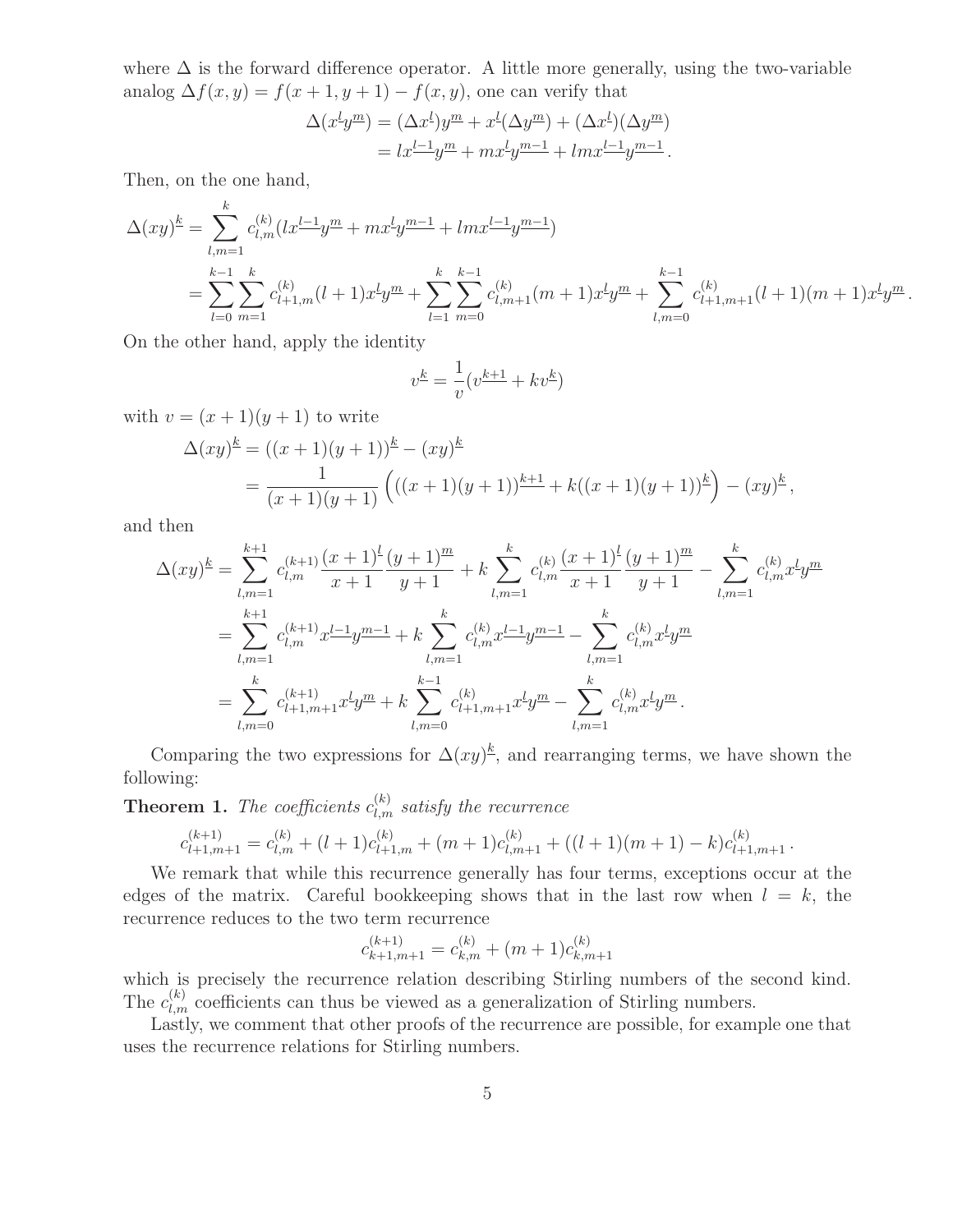### <span id="page-5-0"></span>4 Combinatorial Characterizations

Conjoint analysis is a method in marketing that assigns weightings to independent attributes of a product. It is only the first step that we consider, that of setting up a conjoint ranking table. Suppose there are  $l \geq 1$  choices for one attribute (e.g., price) and  $m \geq 1$  for the other (e.g., color). Form an  $l \times m$  table, in which each cell represents the two attributes considered jointly; hence the contraction 'conjoint.' Let  $k \leq lm$  and rank the conjoint preferences from 1 to k. Since we allow  $k \leq lm$  not every pair of attributes need have a ranking, but we do insist that every individual attribute must enter into the ranking at least once. That is, every row or column must have at least one ranked cell. In particular  $k \ge \max\{l, m\}$ . One can consider the remaining cells as left blank or filled in with zeros.

For a given l and m we refer to such an object as a k-conjoint ranking table. This is quite a general concept and it is easy to imagine many examples. Here is one other. A graduate student is signing up to take qualifying exams, and is required to fill out an  $l \times m$ table indicating preferences. Each of the l rows refers to a subject area, such as algebra, combinatorics, analysis, etc.. Each of the m columns refers to a particular professor; we assume that they are all equally capable of asking about any of subjects. The student will be asked k questions, where  $k \leq lm$ , and may put the numbers 1 through k in any of the cells, indicating preferences for who asks what kinds of questions. However, the student is not allowed to avoid any professors, and must put at least one number in each column. Similarly, the student is not allowed to avoid any subject areas, and must put at least one number in each row.

For more background on how conjoint analysis is used in marketing, see Green [\[3\]](#page-12-2).

<span id="page-5-1"></span>**Theorem 2.** The number of k-conjoint ranking tables of size  $l \times m$  is  $l! m! c_{l,m}^{(k)}$ .

*Proof of Theorem [2.](#page-5-1)* Let  $d_{l,m}^{(k)}$  be the number of  $l \times m$  conjoint tables containing k ones.

By definition of  $c_{l,m}^{(k)}$ , it suffices to show that  $(xy)^k = \sum_{l,m=1}^k d_{l,m}^{(k)}(x^l/l!)(y^m/m!)$ . It also suffices to prove this for  $x$  and  $y$  restricted to the positive integers, since polynomials coinciding on the positive integers are identical.

The number of ways to place the numbers  $1, 2, \ldots, k$  into distinct cells of a  $x \times y$  rectangle is clearly  $(xy)^{\underline{k}}$ . However, this placement can be done in the following way: choose l rows (in  $x^{l}/l!$  ways), choose m columns (in  $y^{m}/m!$  ways), and then place the numbers in the chosen rows and columns so that every row or column is used (in  $d_{l,m}^{(k)}$  ways). Summing over l and m gives the result.

Theorem [2](#page-5-1) has the following immediate corollary:

**Corollary 3.** The  $c_{lm}^{(k)}$  satisfy

$$
c_{l,m}^{(k)} = 0 \quad \text{for} \quad lm < k \quad \text{and} \quad c_{l,m}^{(k)} > 0 \quad \text{for} \quad lm \ge k \, .
$$

*Proof.* When  $lm < k$ , the conjoint ranking table is too small to fit all k numbers, so  $c_{l,m}^{(k)} = 0$ . However, when  $lm \geq k$ , there are enough cells in the table to be ranked from 1 to k.

 $\Box$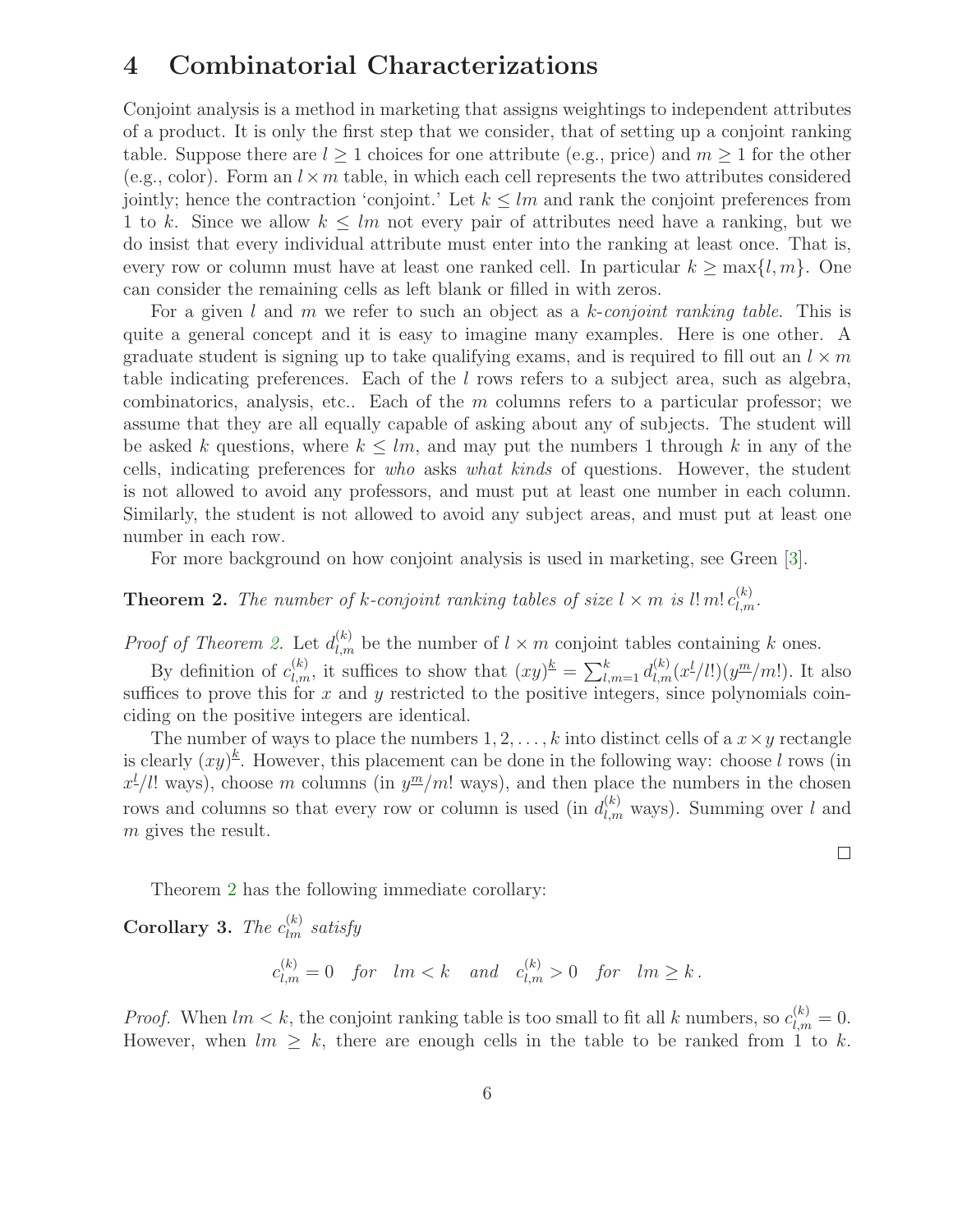Furthermore, there must exist at least one way of placing the numbers that satisfies the row and column constraints since the conditions  $1 \leq l, m \leq k$  imply that  $k \geq \max(l, m)$ . Thus  $c_{l,m}^{(k)} > 0.$  $\Box$ 

One can see the pattern of zeros for  $k = 9$  in [\(2\)](#page-1-2). The hyperbolic shape of the boundary between the zero and nonzero coefficients becomes more pronounced as k increases.

Here we make contact with earlier work, for the core of the proof above is counting a set of binary matrices, and these have been counted in other ways; see Chapter 9 in [\[2\]](#page-12-3). One approach is to use the inclusion-exclusion principle. We would like to give this argument to show how it leads to another expression for  $c_{l,m}^{(k)}$  (which also appears in older literature, but not as interpreted here).

Fix l and m, take  $k \leq lm$ , and let O be the set of binary matrices of size  $l \times m$  with 1's in exactly k positions. Then

$$
|\mathcal{O}| = \binom{lm}{k}.
$$

Now let  $k \ge \max\{l, m\}$  and let C be the subset of O which have at least one 1 in every row and in every column. We want to find  $|\mathcal{C}|$ .

For the index i running from 1 to l let  $A_i$  be the subset of  $O$  whose i'th row has all 0's, and for the index i running from 1 to m let  $A_{i+l}$  be the subset of  $O$  whose i'th column has all 0's. Then

$$
\mathcal{C}=\overline{\mathcal{A}_1}\cap\overline{\mathcal{A}_2}\cap\cdots\cap\overline{\mathcal{A}_{l+m}},
$$

where

$$
\overline{\mathcal{A}_i}=\mathcal{O}\setminus\mathcal{A}_i\,.
$$

By the inclusion-exclusion principle

$$
|\mathcal{C}|=|\mathcal{O}|- \sum_{i=1}^{l+m} |\mathcal{A}_i| + \sum_{i_1
$$

To compute the general sum

$$
\sum |\mathcal{A}_{i_1} \cap \cdots \cap \mathcal{A}_{i_h}|
$$

we have to have to distinguish the matrices that have zeroed rows from those that have zeroed columns. Suppose among the h sets  $A_{i_1}, \ldots, A_{i_h}$  that p of them have zeroed rows. Then  $h - p$  have zeroed columns. For a fixed p there are  $\binom{l}{r}$  $_p^l$ ) ways to select p rows to zero out and there are  $\binom{m}{h-p}$  ways to select  $h-p$  columns to zero out. After these choices, there are  $(l - p)(m - h + p)$  cells remaining amongst which we can place k ones. Thus

$$
\sum |\mathcal{A}_{i_1} \cap \cdots \cap \mathcal{A}_{i_h}| = \sum_{p=0}^h {l \choose p} {m \choose h-p} {l-p(m-h+p) \choose k}
$$

and

$$
|\mathcal{C}| = \sum_{h=0}^{l+m} \sum_{p=0}^{h} (-1)^h {l \choose p} {m \choose h-p} {(l-p)(m-h+p) \choose k}.
$$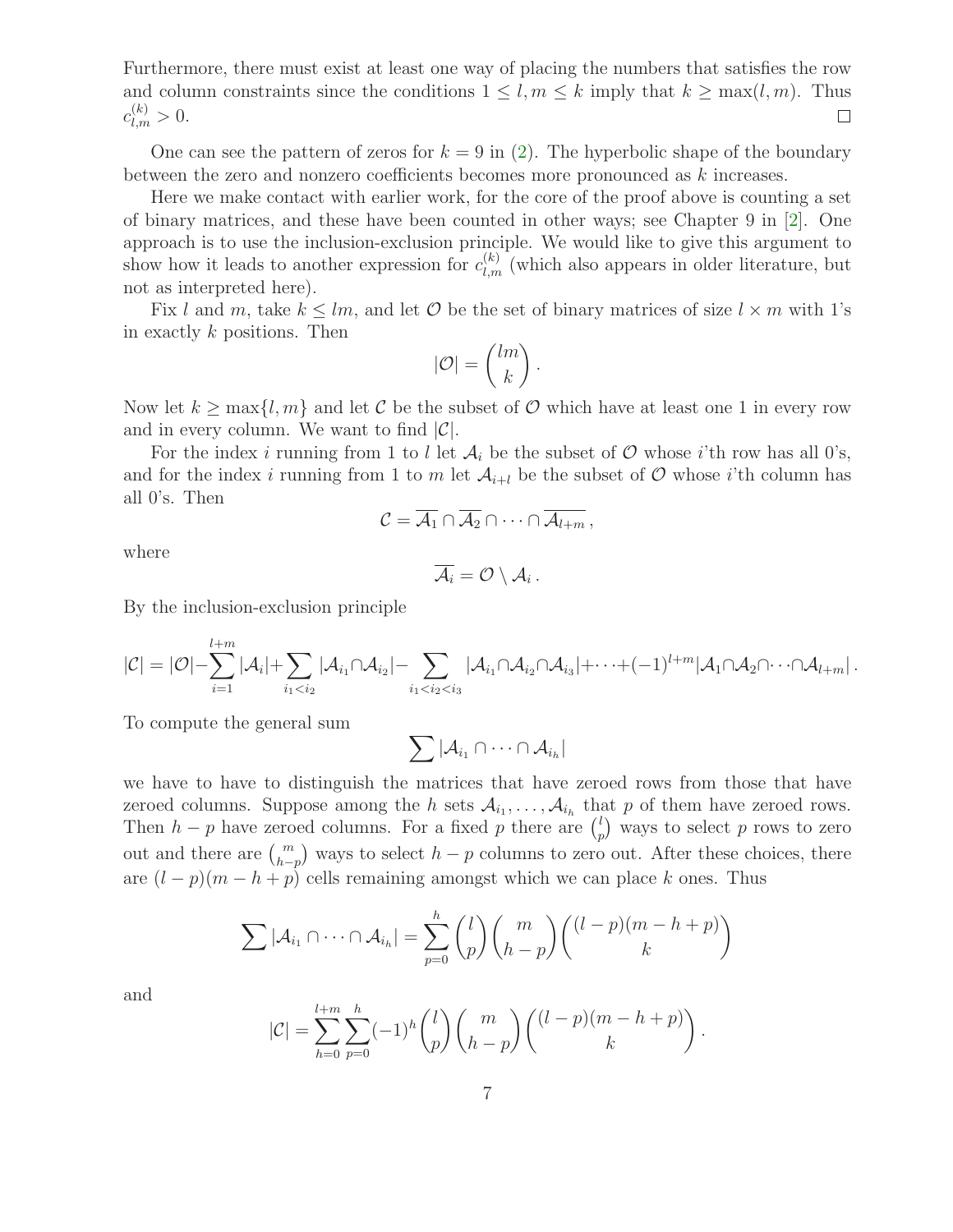Multiplying  $|\mathcal{C}|$  by k! distinguishes the nonzero elements, whether they are k distinguished balls tossed into bins or the numbers from 1 to  $k$ . The end result is evidently the same as counting the number of k-conjoint ranking tables, and hence

$$
c_{l,m}^{(k)} = \frac{1}{l!m!} \cdot k!|\mathcal{C}| = \frac{k!}{l!m!} \sum_{h=0}^{l+m} \sum_{p=0}^{h} (-1)^h \binom{l}{p} \binom{m}{h-p} \binom{(l-p)(m-h+p)}{k}.
$$
 (8)

<span id="page-7-0"></span>There is one more approach and one more formula. The equation  $(1)$  can also be written in the form

<span id="page-7-2"></span>
$$
\begin{pmatrix} xy \\ k \end{pmatrix} = \sum_{l,m=1}^{k} b_{l,m}^{(k)} \binom{x}{l} \binom{y}{m},\tag{9}
$$

where

$$
b_{l,m}^{(k)} = \frac{l!m!}{k!}c_{l,m}^{(k)}.
$$

We understand the binomial coefficient to be defined for nonintegral  $x$  by

$$
\binom{x}{k} = \frac{\Gamma(x+1)}{k!\Gamma(x-k+1)},
$$

and we use

$$
x(x-1)...(x-k+1) = \frac{\Gamma(x+1)}{\Gamma(x-k+1)}
$$
.

We see that the  $b_{l,m}^{(k)}$  give a count of the number of the  $l \times m$  binary matrices with exactly  $k$  ones such that each row and column has at least one 1. We have a further comment on the combinatorics of [\(9\)](#page-7-0) when x and y are integers. The left-hand side,  $\binom{xy}{k}$  $\binom{xy}{k}$  is just the number of ways to select k elements from an  $x \times y$  array. How does this jibe with the right-hand side?

For any given selection of  $k$  cells there is a unique minimal subarray (smallest number of rows and columns) such that every row and column of that subarray contains a selected cell. This is illustrated in Figure [1.](#page-8-0) On the left, the darkened cells correspond to a selection of  $k = 8$  cells, and the arrows indicate the rows and columns of the subarray in which the selected cells are contained. On the right we see the subarray extracted, and note that every row and column contains a selected square. Counting all possible such subarrays thus counts the ways of choosing  $k$  elements from the big array. This is what the right-hand side in equation [\(9\)](#page-7-0) does, for  $\binom{x}{l}$  $\binom{x}{l}\binom{y}{m}$  is the number of ways to choose an  $l \times m$  subarray, and then for each such subarray we count the number of ways to populate it with  $k$  entries such that no row or column is void. That multiplier is precisely  $b_{l,m}^{(k)}$ .

From Theorem [1,](#page-4-0) the b's satisfy the recurrence

$$
b_{l+1,m+1}^{(k+1)} = (l+1)(m+1)(b_{l,m}^{(k)} + b_{l,m+1}^{(k)} + b_{l+1,m}^{(k)}) + ((l+1)(m+1) - k)b_{l+1,m+1}^{(k)}.
$$
 (10)

But it was noted explicitly by Cameron  $[1]$  that Möbius inversion applied to  $(9)$  implies

<span id="page-7-1"></span>
$$
b_{l,m}^{(k)} = \sum_{s,t=1}^{k} (-1)^{l+s+m+t} \binom{l}{s} \binom{m}{t} \binom{st}{k} . \tag{11}
$$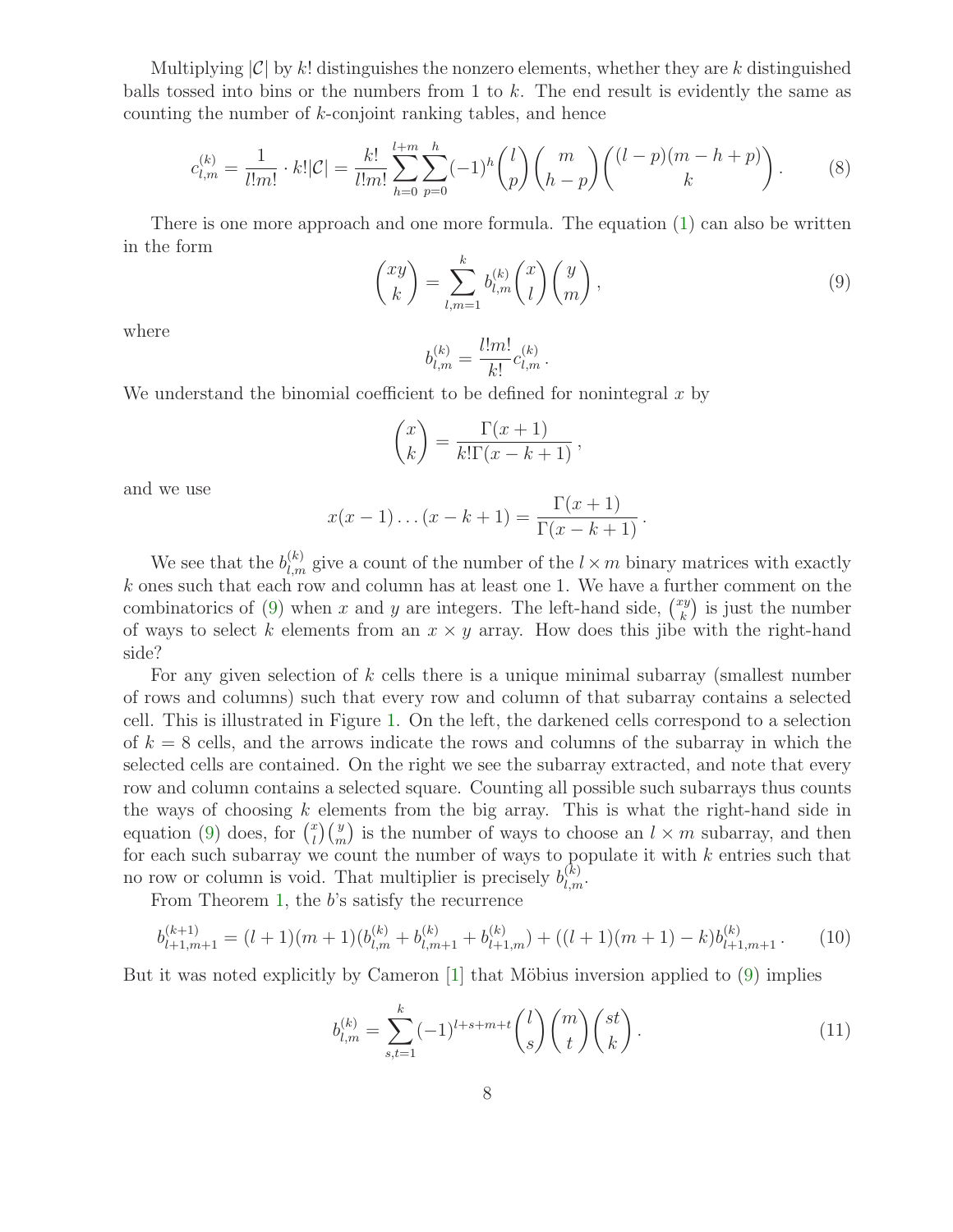

<span id="page-8-0"></span>Figure 1: Combinatorial Interpretation of equation [\(9\)](#page-7-0).

Furthermore, Maia and Mendez [\[5\]](#page-12-5) found a similar formula using combinatorial species. Möbius inversion is kin to matrix inversion and it is interesting to see how the latter can be used to derive [\(11\)](#page-7-1).

For  $k^2$  pairs  $(x_i, y_i)$ ,  $i = 1, \ldots, k^2$ , we treat [\(9\)](#page-7-0) as a system of linear equations for the  $k^2$ unknowns  $b_{l,m}^{(k)}$ . In matrix form,  $A\underline{\beta} = \underline{\xi}$  where



Thus if the sequences  $(x_i)$  and  $(y_i)$  are chosen such that A is invertible, we will have an expression for the coefficients in  $\beta$ . The matrix inversion can be done quite simply because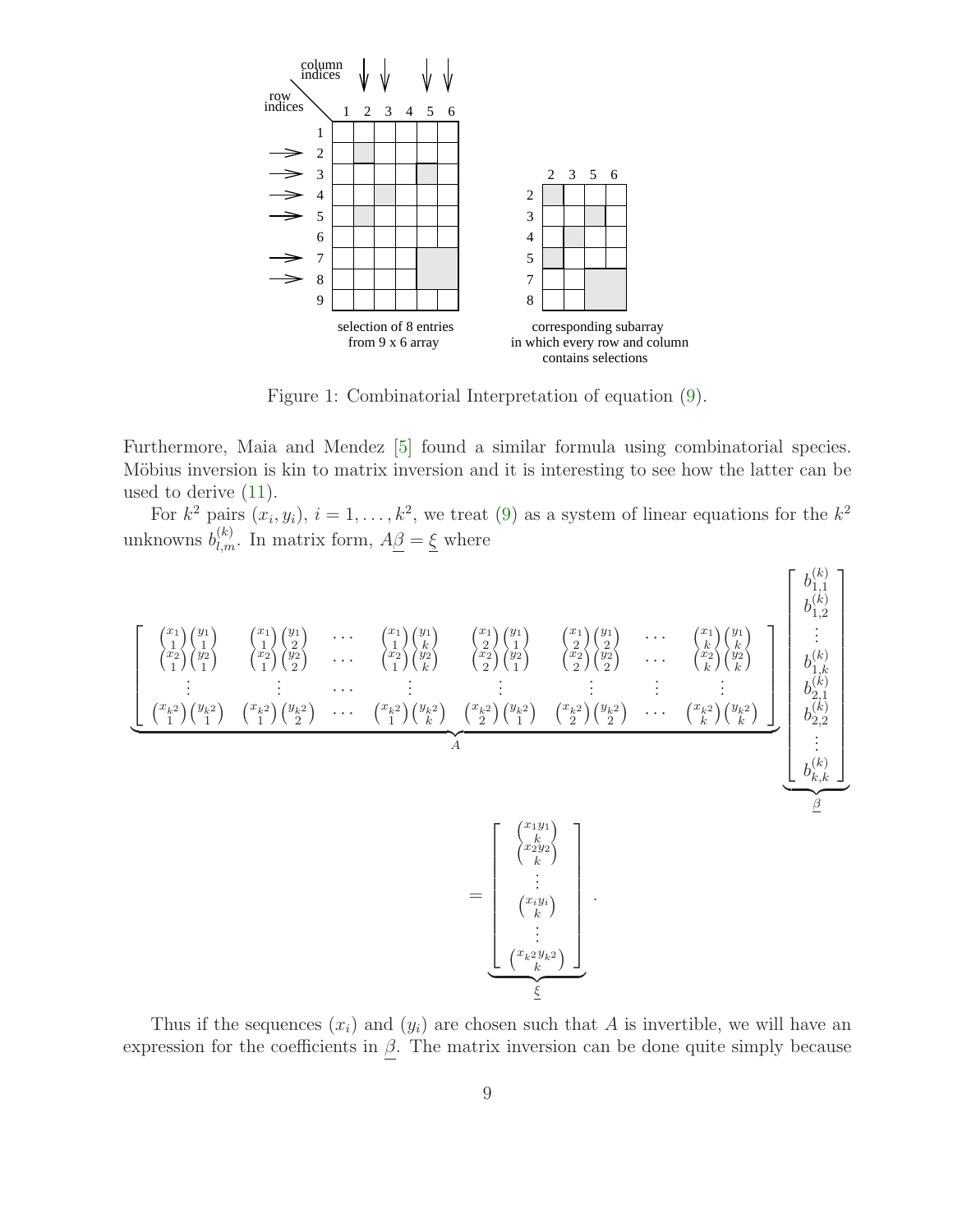one can choose sequences that make A the Kronecker product of the Pascal matrix with itself. Recall that the lower-triangular Pascal matrix P is defined by

$$
P_{ij} = \begin{pmatrix} i \\ j \end{pmatrix}, \quad 1 \le i, j \le k \, .
$$

The Kronecker square of P is the  $k^2 \times k^2$  matrix with entries

$$
(P \otimes P)_{ij} = P_{\left\lceil \frac{i}{k} \right\rceil \left\lceil \frac{j}{k} \right\rceil} \cdot P_{(i-1)_k + 1, (j-1)_k + 1} ,
$$

where  $i_k$  denotes i mod k. It is easily confirmed that  $P \otimes P$  equals the matrix A when  $x_i = \left\lceil \frac{i}{k} \right\rceil$  $\frac{i}{k}$  and  $y_i = (i-1)_k + 1$ . Since the inverse of a Kronecker product is the Kronecker product of the inverses,

$$
A^{-1} = (P \otimes P)^{-1} = P^{-1} \otimes P^{-1}
$$

.

Applying the Pascal matrix inverse formula  $P_{ij}^{-1} = (-1)^{i+j} {i \choose j}$  $_{j}^{i}),$ 

$$
(P \otimes P)^{-1}_{ij} = (-1)^{\left\lceil \frac{i}{k}\right\rceil + \left\lceil \frac{j}{k}\right\rceil + (i-1)_k + 1 + (j-1)_k + 1} \left(\begin{bmatrix} \frac{i}{k} \\ \frac{j}{k} \end{bmatrix}\right) \left(\begin{array}{c} (i-1)_k + 1 \\ (j-1)_k + 1 \end{array}\right).
$$

From the formula for  $A^{-1}$  let us derive [\(11\)](#page-7-1). We have

$$
\underline{\beta} = A^{-1} \underline{\xi} , \quad b_{l,m}^{(k)} = \beta_i , \quad \text{where } i = k(l-1) + m,
$$

or

$$
b_{l,m}^{(k)} = \beta_i = \sum_{j=1}^{k^2} A_{i,j}^{-1} \xi_j = \sum_{j=1}^{k^2} A_{i,j}^{-1} \begin{pmatrix} \left[ \frac{j}{k} \right] ((j-1)_k + 1) \\ k \end{pmatrix}
$$
  
= 
$$
\sum_{j=1}^{k^2} (-1)^{\left\lceil \frac{i}{k} \right\rceil + \left\lceil \frac{j}{k} \right\rceil + (i-1)_k + 1 + (j-1)_k + 1} \begin{pmatrix} \left[ \frac{j}{k} \right] \\ \left[ \frac{j}{k} \right] \end{pmatrix} \begin{pmatrix} (i-1)_k + 1) \\ (j-1)_k + 1 \end{pmatrix} \begin{pmatrix} \left[ \frac{j}{k} \right] ((j-1)_k + 1) \\ k \end{pmatrix}.
$$

Both *i* and *j* run from 1 to  $k^2$ . From the equation  $i = k(l-1) + m$ , it follows that  $\lceil \frac{i}{k} \rceil$  $\left[\frac{i}{k}\right] = l$  and  $(i-1)_k+1 = m$ . Similarly, writing  $j = ks+t$  where  $s \in \{0, 1, ..., k-1\}$  and  $t \in \{1, 2, ..., k\}$ , it follows that  $\left[\frac{j}{k}\right]$  $\left[\frac{j}{k}\right] = s + 1$  and  $(j - 1)_k + 1 = t$ . Thus,

$$
b_{l,m}^{(k)} = \sum_{s=0}^{k-1} \sum_{t=1}^{k} (-1)^{l+s+1+m+t} {l \choose s+1} {m \choose t} {s+1}^{k}
$$

$$
= \sum_{s=1}^{k} \sum_{t=1}^{k} (-1)^{l+s+m+t} {l \choose s} {m \choose t} {st \choose k},
$$

which is  $(11)$ .

We conclude this part of the discussion by noting that we have three different expressions for the c's (or the b's), [\(7\)](#page-2-2), [\(8\)](#page-7-2) and [\(11\)](#page-7-1) – and we do not know algebraically how to derive one from another!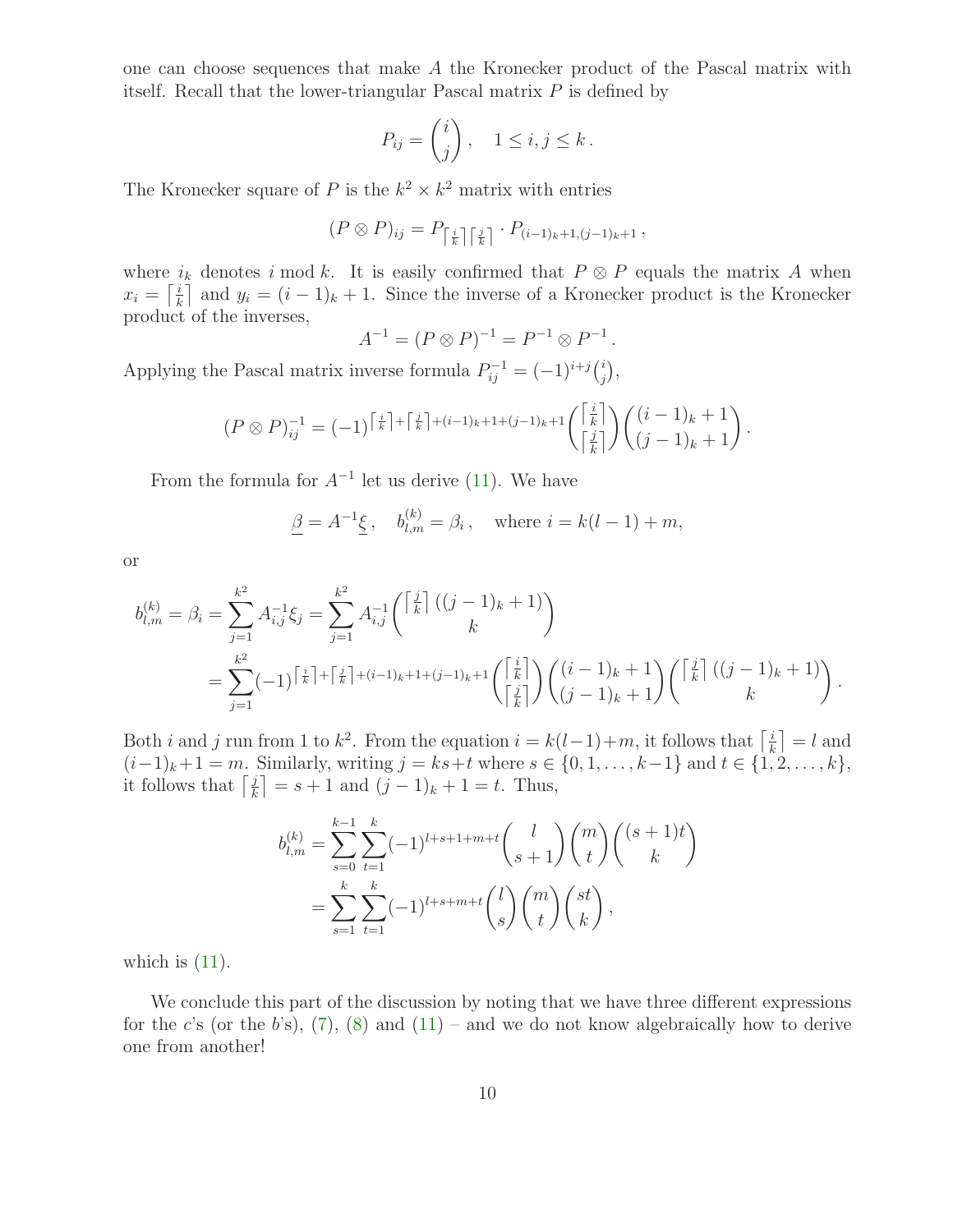# 5 More Than Two Variables

For an expansion

$$
(x_1x_2\cdots x_n)^k = \sum_L c_L^{(k)} x_1^{\underline{l}_1} x_2^{\underline{l}_2} \cdots x_n^{\underline{l}_n}, \quad L = (l_1, l_2, \ldots, l_n), 1 \leq l_i \leq k,
$$

of a product of more than two variables all the results in the preceding sections have natural extensions. Modifications to the earlier arguments are straightforward and so we record the outcomes with little additional detail – the chief problem is notation. We follow the generally accepted conventions on multi-indexing. In particular

$$
L! = l_1!l_2! \cdots l_n! \, .
$$

The formula for the  $c$ 's in terms of Stirling numbers is

$$
c_L^{(k)} = \sum_{p=1}^k (-1)^{k-p} \begin{bmatrix} k \\ p \end{bmatrix} \prod_{i=1}^n \begin{Bmatrix} p \\ l_i \end{Bmatrix}.
$$

or simply

$$
c_L^{(k)} = \sum_{p=1}^k (-1)^{k-p} \begin{bmatrix} k \\ p \end{bmatrix} \begin{Bmatrix} p \\ L \end{Bmatrix}.
$$

if we allow ourselves the analog to the the multi-indexed case of binomial coefficients and write

$$
\begin{Bmatrix} p \\ L \end{Bmatrix} = \prod_{i=1}^n \begin{Bmatrix} p \\ l_i \end{Bmatrix}.
$$

There is a natural extension of the product rule for the forward difference operator and it can be applied just as before to obtain a recurrence relation. It will pay to invest in a little extra notation. We write

$$
L + 1 = (l_i + 1 : i = 1, \dots, n)
$$

and for a subset  $S \subseteq \{1, \ldots, n\}$  we write

$$
L_S = (l_i : i \in S), \quad L_S + 1 = (l_i + 1 : i \in S), \quad L_{\overline{S}} = (l_i : i \in \{1, ..., n\} \setminus S).
$$

The result is

$$
c_{L+1}^{(k+1)} = c_L^{(k)} - kc_{L+1}^{(k)} + \sum_{m=1}^n \sum_{|S|=m} \left( \prod_{i \in S} l_i \right) c_{L_S+1, L_S}^{(k)}.
$$

The generalization of a 2-dimensional conjoint ranking table allows for  $n$  independent attributes (color, price, shape, ...) with  $l_i$  choices for the *i*'th attribute. Based on the recurrence one can then show that  $Llc_L^{(k)}$  $L_L^{(k)}$  is the number of ways to fill in an  $l_1 \times l_2 \times \cdots \times l_n$ conjoint ranking table with the numbers 1 through  $k$ , insisting, as before, that each attribute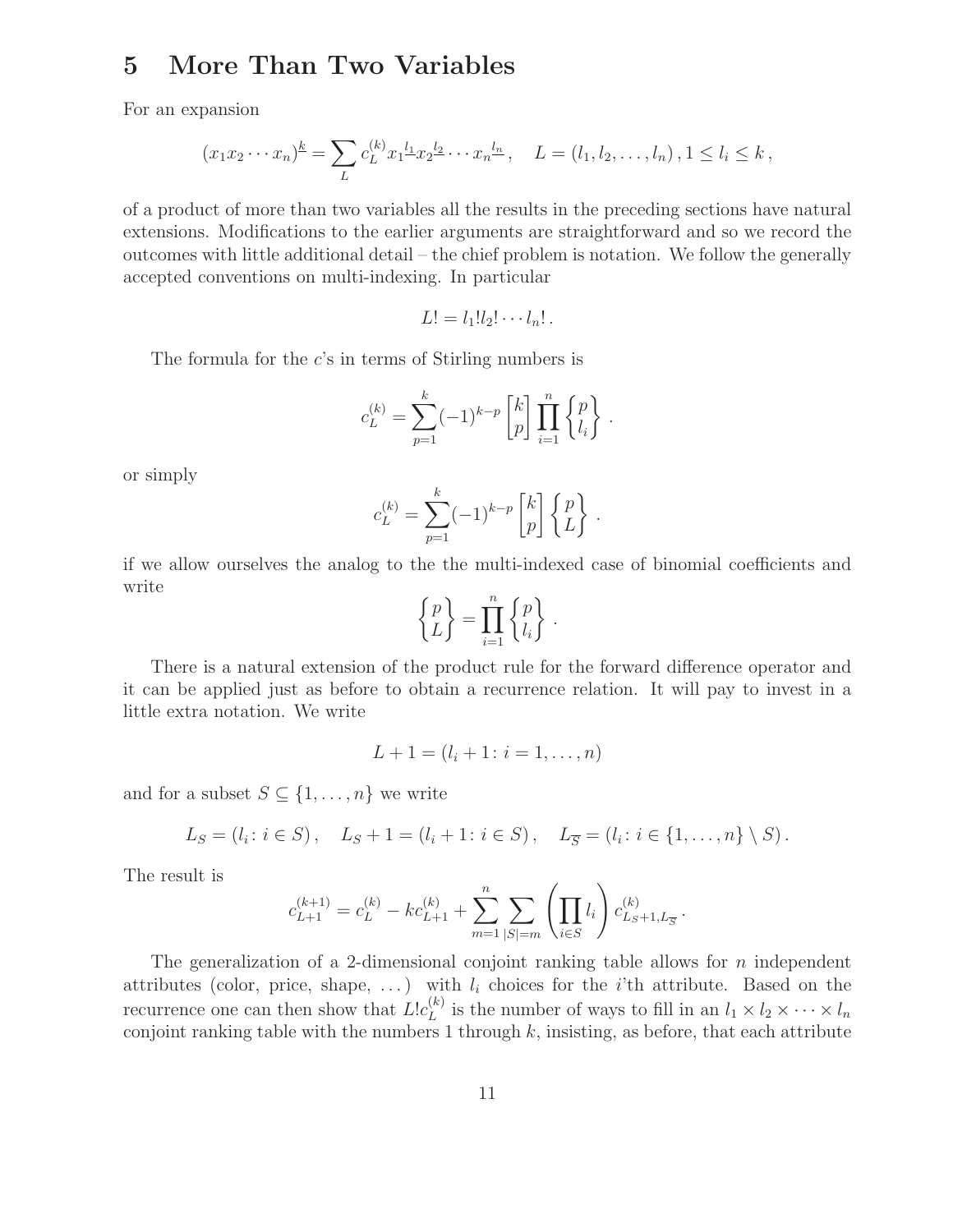must enter into the ranking at least once. Again this implies the nonnegativity of the  $c$ 's, more precisely

$$
c_L^{(k)} = 0
$$
 if 
$$
\prod_i l_i < k
$$
 and 
$$
c_L^{(k)} > 0
$$
 if 
$$
\prod_i l_i \geq k.
$$

Extensions of the alternate formulas [\(8\)](#page-7-2) and [\(11\)](#page-7-1) are more complicated to write. For the former, to keep the final result from being too cluttered we use the notation

$$
||L|| = \sum_{l_i \in L} l_i
$$

and for a multi-index  $M = (m_1, m_2, \ldots, m_n)$  with  $1 \leq m_i \leq h$  and  $||M|| = h$  we let

$$
\Phi(L, M) = \prod_{i=1}^{n} (l_i - m_i).
$$

Then

$$
c_L^{(k)} = \frac{k!}{L!} \sum_{h=0}^{\|L\|} (-1)^h \sum_{M, \|M\|=h} \binom{\Phi(L, M)}{k} \prod_{i=1}^n \binom{l_i}{m_i}.
$$

While the derivation of this formula is only an extension of the argument for two variables, some discussion will help make the form clearer.

Let "slices" refer to the objects of dimension  $n-1$  in a multidimensional table which are given by fixing the entry in one coordinate position. (One could say this is the higherdimensional generalization of rows and columns for matrices.) As before, we use inclusionexclusion to count  $b_L^{(k)}$  $L_L^{(k)}$ , the number of distinct  $l_1 \times \ldots \times l_n$  (0, 1)-tables with exactly k ones and no zeroed slices; that is the formula without the factorials in front. In the outer summation, the index  $h$  is the number of zeroed slices. The inner summation then runs over possible ways to distribute the  $h$  zeroed slices across the  $n$  different dimensions.

The number of zeroed slices in dimension i is  $m_i$ , and  $\binom{l_i}{m}$  $\binom{l_i}{m_i}$  is the number of ways to select a particular set of  $m_i$  slices to zero out.

After removing the zeroed slices, the number of remaining cells is given by  $\Phi(L, M)$ , and  $\binom{\Phi(L,M)}{k}$  is the number of ways to distribute k ones amongst these remaining cells.

Lastly, the analog of formula [\(11\)](#page-7-1) based on Kronecker products and matrix inversion is

$$
c_L^{(k)} = \frac{k!}{L!} \sum_{r_1, r_2, \dots, r_n=1}^k (-1)^{\sum_i (r_i + l_i)} \left( \prod_i r_i \right) \prod_i \binom{l_i}{r_i}.
$$

#### 6 Acknowledgements

We would like to thank Jiehua Chen, John T. Gill III, Michael Godfrey, and Donald Knuth for their interest and suggestions, and particularly the referee for a very meticulous report and many insightful comments.

This research was supported by a scholarship from the Frank H. and Eva Buck Foundation.